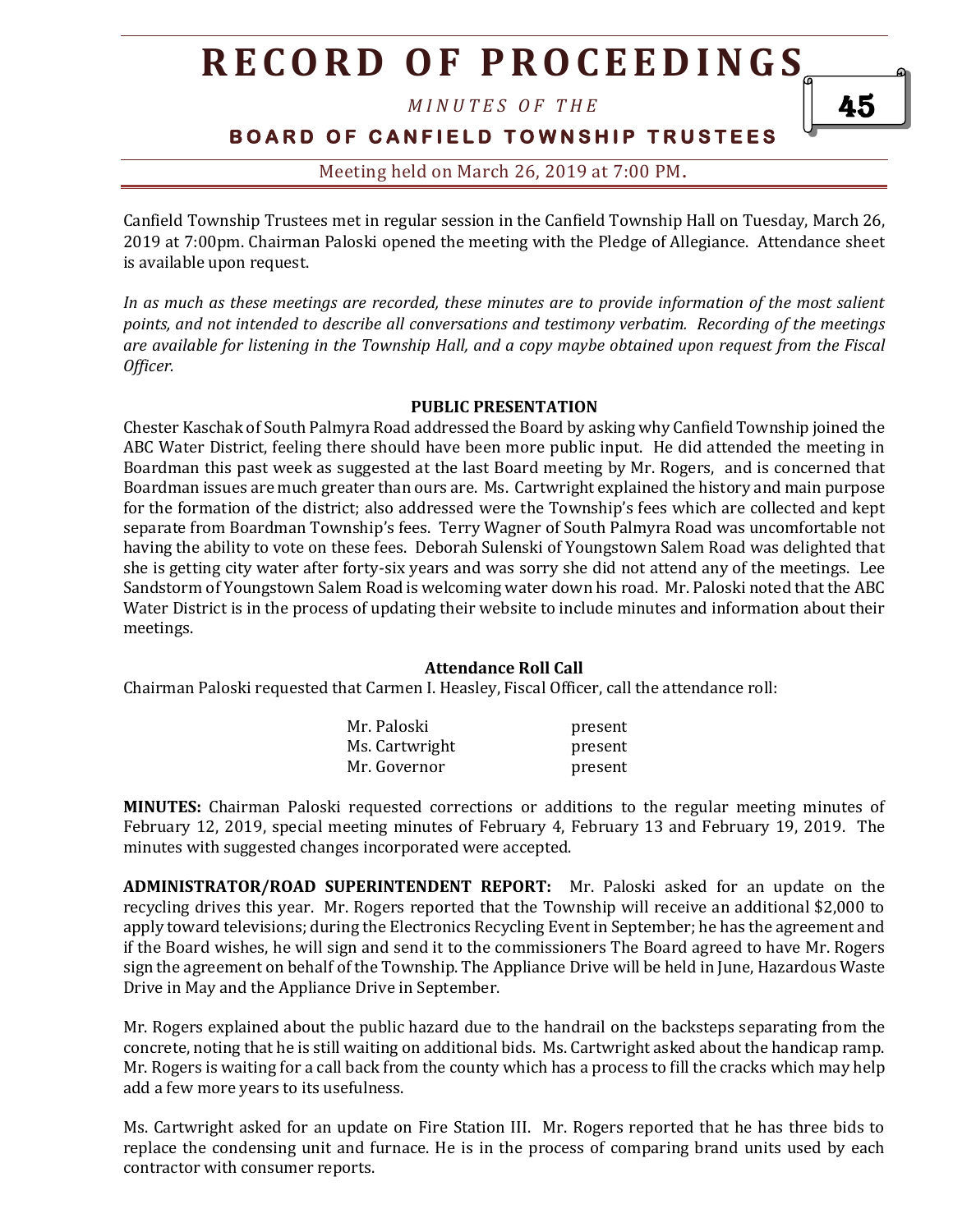

46

**BOARD OF CANFIELD TOWNSHIP TRUSTEES** 

Meeting held on March 26, 2019 at 7:00 PM**.**

Ms. Cartwright requested a full accounting of all expenses paid by the Township on Fire Station III. The Fiscal Officer noted that it will not be a problem and can provide information back to 2013.

Mr. Governor asked about the Ohio Department of Natural Resources (ODNR) request to run a legal ad for a public hearing, inviting the public to talk about the Robert H. Neff Memorial Bike Trail Spur. In addition, posting the hearing on the website allowing for comments from the public to run for twenty days. Mr. Rogers stated that ODNR wants public input and it is required before ODNR will finalize the grant.

Ms. Cartwright asked for an update on the Colonial Inn. Mr. Rogers noted the courts have ruled in the Township's favor to uphold zoning as it pertains to the storage pods on the property. Ms. Cartwright asked for a legal opinion as to how long we wait before we can take further action. Mr. Rogers noted the prosecutor's office is working on the best method to get this done safely.

Mr. Paloski noted discussion with the Zoning Inspector, Traci DeCapua concerning a transient vendor food truck resolution and permit for the Canfield Soccer Club. It suggests the electric and water cost is included in the permit, so additional cost will not be necessary. The Board received packages of what will be on the agenda for the April 9 meeting for their review. Mr. Governor noted having discussions with several food truck businesses who are mostly self-sustained, but some are not.

Ms. Cartwright announced there will be a public meeting for the Township's Land Use Plan on April 10, 6:30pm to 8:30pm at the Canfield Public Library. The Zoning Inspector would like to advertise the meeting in the *Canfield Town Crier*. Ms. Cartwright also noted a flyer was created to advertise the meeting and will be available in several public places. Mr. Paloski suggested posting on the Fire District's Facebook Page. Ms. Cartwright will ask. Mr. Paloski moved to accept the administrator/road superintendent, public works and zoning reports as presented.

**FISCAL OFFICER'S REPORT:** Chairman Paloski called on the Fiscal Officer, Carmen I. Heasley, to present the financials. The Fiscal Officer reviewed warrants and electronic payments noting that EFT payments are included.

The Fiscal Officer reviewed two brokered Certificates of Deposits which came due. She reports that rates available are disappointing, recommending transferring the full amount and interest to Star Ohio Plus with the current interest rate at 2.55% and having the full amount remain liquid. Home Savings and Loan had the best rate at 2.68%, but we must deposit over \$250,000 and there could be a cost for transfers. Mr. Paloski moved to accept the report as presented.

#### **OLD BUSINESS**

During public session, Ms. Cartwright presented the Red Gate Farm property Annexation Agreement with the City of Canfield, which the Township adopted by Resolution #2018-08-14-107 approving the Annexation Agreement, for signatures. City officials signed the documents presented. The agreement will go into effect thirty days from today. The trustees signed the agreement and notarized by Mr. Rogers. The Township will be responsible for filing the documents with the Mahoning County Recorder's Office, notifying the Mahoning County Commissioners office and filing all documents with the State of Ohio. Ms. Cartwright noted that the first two sets of documents provided by the City had errors. She had the documents retyped and the City then signed the corrected agreement. Mr. Paloski announced, "Let the record show all five originals of the Annexation Agreement were signed and notarized."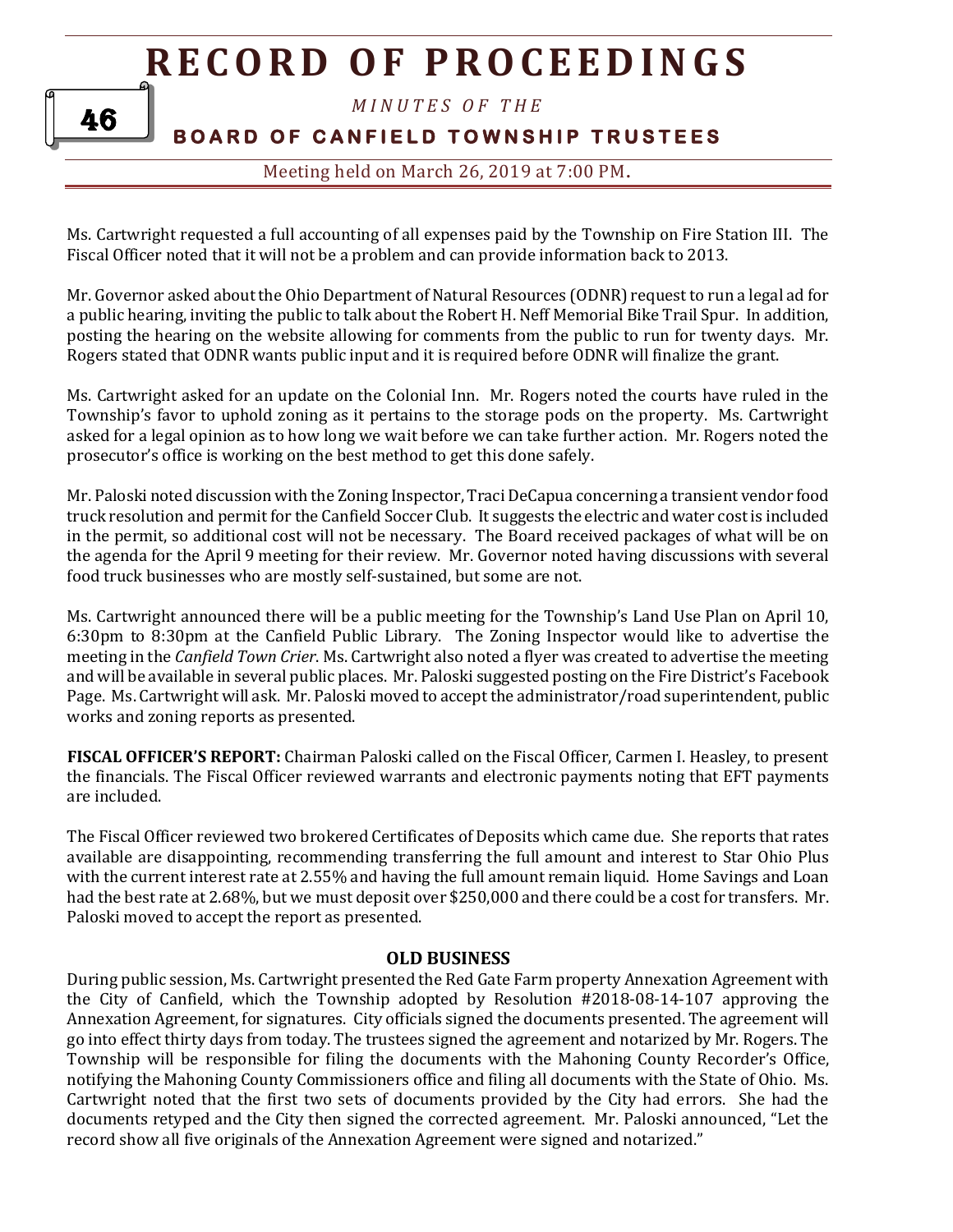*M I N U T E S O F T H E* 

# **BOARD OF CANFIELD TOWNSHIP TRUSTEES**

47

## Meeting held on March 26, 2019 at 7:00 PM**.**

After discussing the current salt agreement, the Board decided it should purchase the balance of its salt agreement up to 110% or approximately 120 tons, but wants to review the budget before doing so.

Ms. Cartwright updated the Board as it pertains to the Township Policies and Procedures. Robin from Clements Nelson suggested an employee handbook. Ms. Cartwright plans to work with her on it.

#### **NEW BUSINESS RESOLUTION 2019-03-26-66 Township Hall Flooring**

Mr. Paloski moved to accept Carpet Tech as the best low qualified bid to remove and install new flooring in the reception area at a cost not to exceed \$4,000.00. The funding for this work will come from the General Fund Repair and Maintenance line. Mr. Governor seconded the Motion. Roll Call: Mr. Paloski, yes; Ms. Cartwright, yes; Mr. Governor, yes. Motion carried 3 to 0.

### **RESOLUTION 2019-03-26-67 Investment of Funds**

Ms. Cartwright moved to authorize the Fiscal Officer, Carmen I. Heasley to re-invest the \$150,000 from Ally Bank Midvale Utah CD and the \$220,000 from BMW Bank North American Salt Lake City CD, which matured on March 25, 2019, and investment the total including interest with Star Ohio Plus. Mr. Paloski seconded the Motion. Roll Call: Mr. Paloski, yes; Ms. Cartwright, yes; Mr. Governor, yes. Motion carried 3 to 0.

#### **RESOLUTION 2019-03-26-68 Appointment to the Millennial Moments JEDD Board**

Ms. Cartwright moved in accordance with Ohio Revised Code 715.72 (P) and the Millennial Moments Joint Economic Development District (JEDD) Agreement to appoint Trustee Governor to serve as the member representing the Township on the JEDD Board. Mr. Paloski seconded the Motion. Discussion: Mr. Governor noted that he welcomes the opportunity. Ms. Cartwright noted that our next step is to notify the City that Mr. Governor was appointed to serve on that Board. Roll Call: Mr. Paloski, yes; Ms. Cartwright, yes; Mr. Governor, yes. Motion carried 3 to 0.

#### **RESOLUTION 2019-03-26-69**

#### **Donation American Legion Post #177**

Mr. Paloski moved to approve a donation for \$1,000.00 as requested by Michael Kubitza, American Legion Commander of Post #177 to help with the cost of the year's Memorial Day Services. Mr. Governor seconded the Motion. Roll Call: Mr. Paloski, yes; Ms. Cartwright, yes; Mr. Governor, yes. Motion carried 3 to 0.

#### **RESOLUTION 2019-03-26-70**

#### **Land Use Public Forum Meeting Advertisement**

Mr. Paloski moved to approve the advertisement of the Canfield Township's Land Use Public Forum Meeting, prior to the event, which will be held April 10, from 6:30pm-8:30pm at the Canfield Public Library in the *Canfield Town Crier* as a quarter page, full color advertisement at a cost of \$123.75. Mr. Governor seconded the Motion. Discussion: Mr. Paloski noted that the meeting covers township general trends, conditions, community assets, vision and goals for the future. Roll Call: Mr. Paloski, yes; Ms. Cartwright, yes; Mr. Governor, yes. Motion carried 3 to 0.